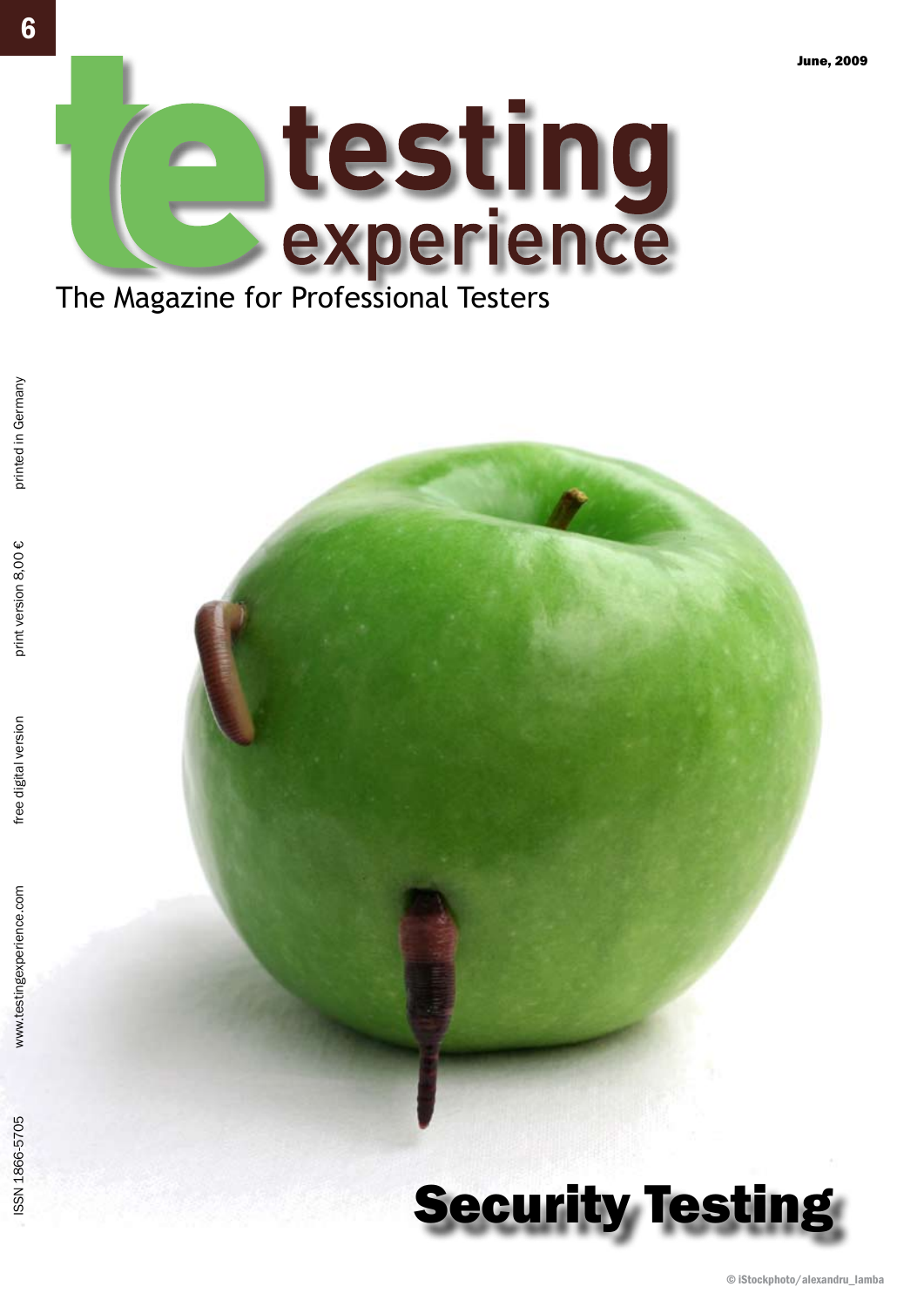

## Project-Based Test Automation

*by David Harrison*

This article sets out a project-based experience of Automated Testing in the context of software developed with the Java-Swing programming framework. In terms of business domain, the software represented an advanced costing tool for use by underwriters in the re-insurance business. However, we focus here on the *pattern of solution* more than the domain-specific re-insurance aspects.

This article is based on material from the forthcoming book "*Automated Functional Testing for Java-Swing*", to be published by the author in April, 2009.

#### Structure of Project QA Activities

The structure of the Quality Assurance (QA) activities in this project-based development setting, can be summarized as shown in Figure 1, below:

Let's take a look at each of the parts of this pattern in a little more detail:

#### **Foundation**

This part is really crucial to the success of a project-based QA/Test effort. Its role in the pattern is to set out the fundamental project issues which must be achieved in order to maximise the success of the overall QA effort. This naturally affects also the possible successful outcome of any automated testing effort. For an automated testing effort to be given at least some chance of success, the QA/Test team needs strong support from both the IT as well as the business parts of a project. The collaboration from the IT group is particularly important for the pattern presented here, as we need IT involvement in specializing the application slightly to enable access to the internals of the application.

#### **Unit Testing**

A key part of the process, underpinning all the efforts that follow, is that of Unit Testing. Typically, the developers will use a standard unit testing framework, which for Java would most likely be JUnit<sup>1</sup>.

#### **Defect Management**

This part of the QA/Test process reflects that part which turns testing into a genuine Quality Assurance process. As hinted in the Foundation part of the pattern, it is important for a development project to recognize the importance of defects, not just as negative things to be got rid of, but as *extremely positive*, naturally occurring items of project life. Indeed, defects are to be aggressively sought within a project if the *deeply negative* characteristics of them are to be avoided that of their impact on the user

> community if they are deployed to the productive environment.

#### **Manual Testing**

Yes – Manual Testing. This is always a theme in the project-based QA/Test story, particularly for projects that are at the very beginning of their development. In these cases, it is quite usual that a large part of the functionality of the software will have to be manually tested. This arises from the unfortunate fact of project life that software in its initial development phase is usually highly volatile in

terms of its user interface design, thus precluding automated testing.

#### **Gadget Testing**

This part of the testing process is a catch-all for the testing which uses specialist executables that fulfill specialist testing tasks. This form of testing would be used if the software being

User Acceptance Test End-to-End Testing Manual **Testing Gadget Testing** 'Classic' Automated **Testing** Performance **Testing** Load **Testing** ... Unit Testing Foundation: Team engagement Roles & responsibilities within the project Buy-in to QA/Test process from the project Establish & communicate the QA/Test process Fracting<br>Figure 1 – Manual<br>Examples & respectively<br>Buy-in to QA<br>Establish &<br>Figure 1 – QA/Test Pattern

In this pattern you can see that the 'classic' automated testing, of the type that we will address here, is only *one part* of the overall Quality Assurance effort. The target of our QA work on this project was, from the outset, to develop a strategy which could be termed Agile, in that it fitted in with the iterative build cycle on the project, as well the highly seasonal nature of the development/deployment process itself.

In order for good collaboration to happen, such things as team engagement and having a clearly established set of roles & responsibilities, is *essential*. Having a clear technical process set out is one thing, but this must be communicated to *all project members* by the QA workstream.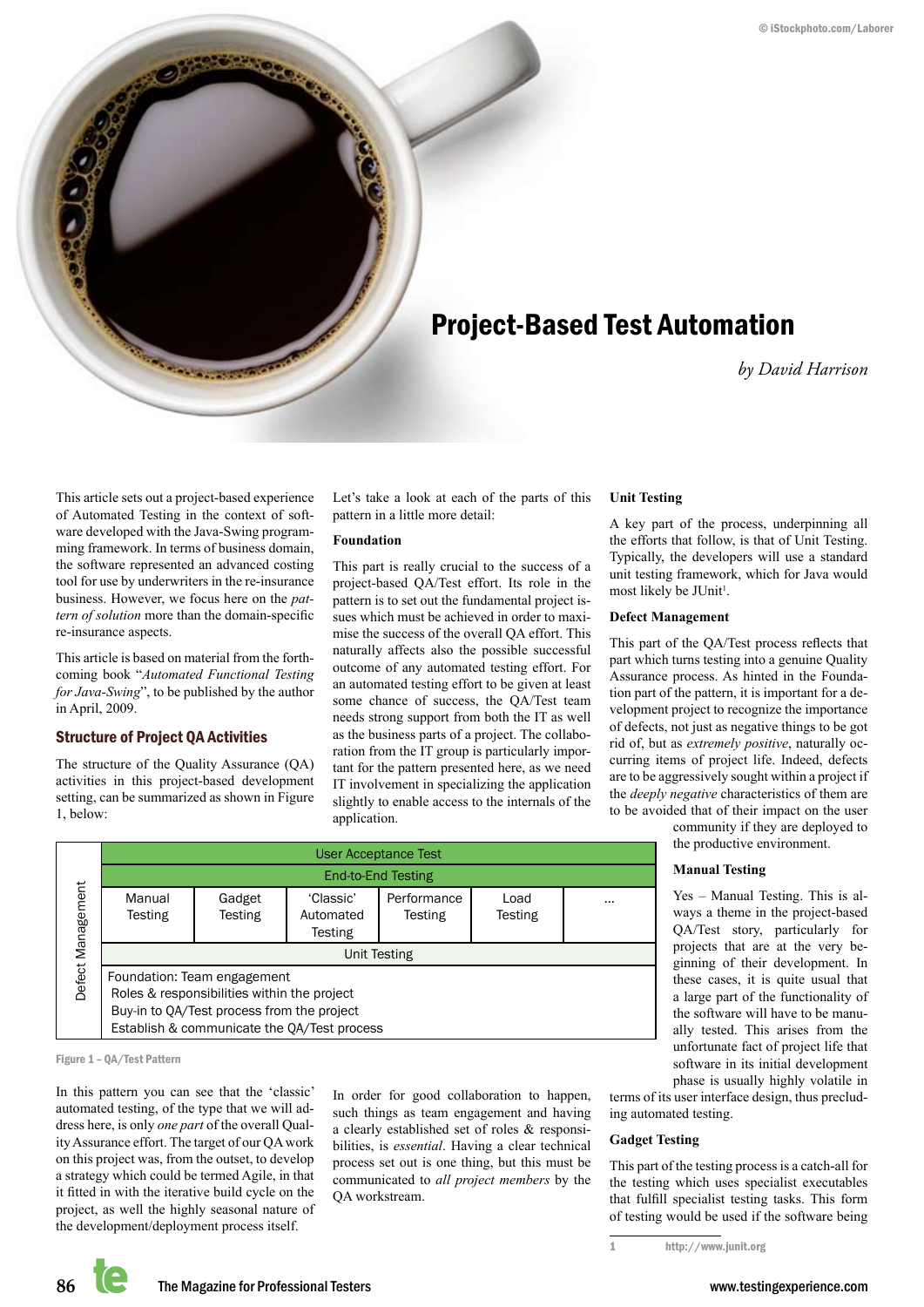developed has a mathematical result, for example, which needs to be asserted. A specialist tool which, using known input data, causes the calculation to be performed and then compares the result to a known expected result, would be a good example of a "Gadget".

#### **Classic Automated Testing**

This form of testing is the subject of this article. Suffice it to say here that this testing is characterized by exercising the built software through its User Interface (UI). We add here that, from the outset, the task of test automation was seen as essentially a coding task. With this mindset, we looked for "efficiency" in just the same way as any software development workstream would. Often test automation is viewed in quite the opposite way, the coding aspects being set to the background or hidden behind simplistic definitional "spreadsheets" and the like. Taking on board the mental model of "coding" releases us from seeking the false dawn associated with alternative approaches and endlessly struggling with the fundamentals in order to achieve some sort of successful, repeatable outcome.

#### **Performance Testing**

In this form of testing we seek to establish that the software meets the performance metrics defined for it, usually per business operation or functionality. There are a number of commercial and open-source tools to help in this area.

In our approach we have used our approach to perform simple performance testing, establishing performance metrics for "Search" from distant global locations.

#### **Load Testing**

This form of testing is concerned with ensuring that the software performs as expected under concurrent user load. Often this type of testing is mandated when the software architecture is Client-Server. The Server-side will need to be highly resilient and fail-safe, as the number of "logged-in" users grows and performs specified key business tasks. As in the case of Performance Testing, there are a number of tools on the market for performing this type of test.

#### Where's the "Agile" Part?

With project-based testing, especially where development is performed in a relatively short time frame, its important that the QA/Test approach and any Automated Testing approach takes account of this project feature. For test automators its important to have a strong technical basis, on which to incrementally extend the range of functionality that is tested; and for this to happen, we need to look for agility in the same way that a software development team might. The interplay between the QA/Test and development workstreams must be based upon iterative builds and a constant flow of new and expected fixed defects at the build points, which in turn underlines the vital role Defect Management has in achieving an Agile process.

This rapid cycling of defects to-and-fro between QA and development is the hinge of our Agile approach, leading to strong defect reduction over the full project cycle. Alternative strategies, such as V-Model/Waterfall cannot render this kind of positive dynamic.

#### Which Tool & Why

As the product under development was Java-Swing based, the decision was taken to adopt QF-Test<sup>2</sup>. There are a range of tools that could have been chosen, so why this one?

This tool has the following *striking* characteristics which make it stand out from the crowd:

- strong and intelligent connection with the Java VM, object creation and destruction are events that get announced over this connection
- has first-class Exceptions reflecting things happening in the test project itself as well as what is happening in the Software Under Test (SUT)
- has a powerful, extensible Name Resolving architecture, which allows a wide range of name replacements to be performed for cases that are very common, but quite challenging, in real-life software
- has the Jython language as an extension to its built-in programming paradigm (e.g. can instantiate objects from SUT), which enables some very elegant tactics to be employed to get at objects of the UI and their properties
- embraces the use library structure in test projects, which allows a structure to be introduced as between project-specific and generic concerns
- allows the development of data-driven tests using its built-in programming paradigm, which allows a very wide set of data to be used in tests. This represents a significant feature of "scaling-up" in automated testing.

#### **Taking Exception**

One of the powerful characteristics of QF-Test is its use of *first-class exceptions* which relate directly to what's happening in the SUT as well as in the test project itself. Being able to code/script tests using real exceptions makes the eventual design very well patterned as well as effective.

#### **What's in a Name?**

One of the major difficulties encountered when attempting to automate testing a real-world project context, is the ability to reliably assign names to objects that appear in the UI of the Software Under Test (SUT). QF-Test contains a *very effective and extensible* Name Resolving architecture. A range of visual elements in the SUT of the project in question demanded that the automation tool had a strong capability in dealing with object naming.

2 www.qfs.de

#### **Talking to Objects**

The project for which the automated testing solution was developed, involved an advanced graphical UI, in which the "real estate" of visual objects extended beyond the physical viewport of the screen. The extent of this real size was governed by a range of characteristics within the model being displayed. The objects viewed by the user have associated editing dialogs, which naturally are things we as test automators need to get at to perform assertive testing. The resolution of this problem critically rested on the provision of a special object within the main application frame, which contained methods which could be invoked by Jython to open the editor panel for an object specified by its "path" within the overall visual structure, and thus allowed us to gain access to these otherwise off-screen visual objects. The overall visual structure is also available by means of these built-in object methods.

#### Generic Controls

In order to meet our target of Agile test automation, an early sub-project in the QA workstream, was the development of a Generic Library, which would enable the software-specific workflows to have tests "coded" as fast as possible. We could benefit (as in normal software development practice) from "code" re-use and general applicability, depending only upon the values of parameters. The importance of such a Generic Library cannot be overestimated in our achievement of an Agile automation process.

#### Where are we?

The pattern of solution for test automation offered here, embracing both the detail of how we perform this often very challenging task, as well as its relationship and fit with other parts of the overall project landscape, has now been in place for a number of years. The pattern takes full account of the fundamental challenges of test automation - which usually render the outcome in alternative approaches to rather less like testing and more like driving the software as a benign and careful "user" - is today fully part of the target project.

The software has undergone, from inception, 4 years of successful global deployment. Test automation was begun with the development of the Generic Library capability as a key precursor to the main task, in version 2 of the software.

The automation project itself is in the process of being handed over to the central support groups for them to use as part of their ensuring that maintenance changes will not adversely affect the correct operation of a crucial business tool which plays a central role in the Underwriters day-to-day activities.